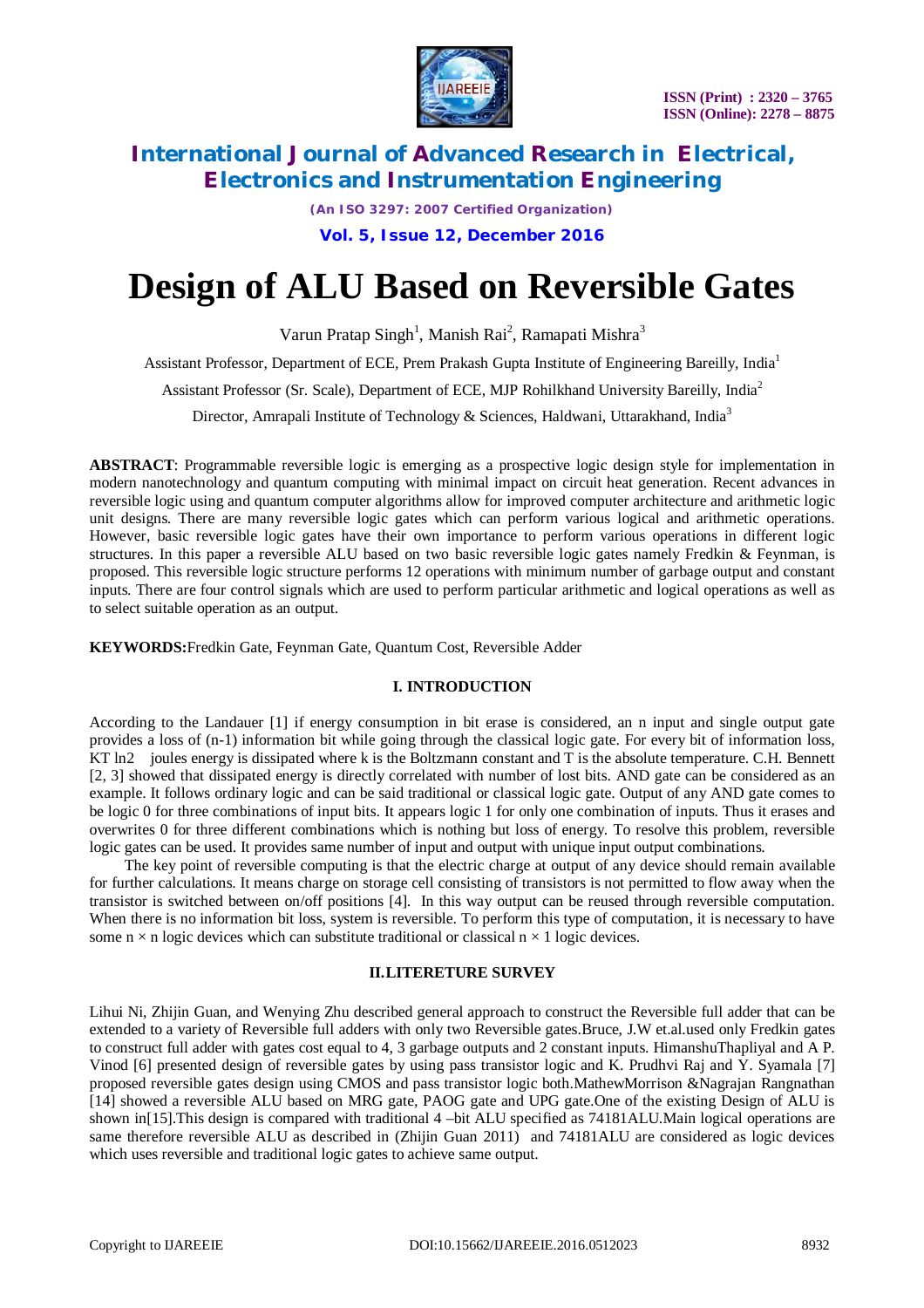

*(An ISO 3297: 2007 Certified Organization)*

#### **Vol. 5, Issue 12, December 2016**

#### **III. SOME REVERSIBLE LOGIC GATES**

A reversible logic gate should follow property of bijection between input and output. It means number of inputs and number of outputs is equal and output can be uniquely generated for given input combinations. Similar to classical logic gate, reversible logic gate can be designed by using pass transistor as given in [6] or CMOS logic as given in [7]. Reversible logic gates used in proposed designs are Feynman [4] gate and Fredkin gate [8].

Feynman (F) / CNOT Gate:The Feynman gate as shown in Fig. 1 is also called CNOT gate, is the fundamental reversible logic gate as describe in [4] has mapping of input  $(X1, X0)$  to output  $(Y1, Y0)$  as shown in (2) and (3).

$$
Y1 = X1
$$
  
\n
$$
Y0 = X0 \oplus X1
$$
  
\n(1)  
\n(2)

According to quantum representation shown in Fig. 2, Quantum cost of Feynman gate is one and delay according to [5, 9] is 1Δ. It can also be used to generate fan out signals by keeping one input at ground according to Fig. 3.

> F ХO Y0 = *X* 1 ⊕ x 0

Fig.1. Feynman Gate



Fig.2. Quantum representation of Feynman Gate



Fig.3. Fan-Out signal

FREDKIN GATE (FG): Fredkin gate as shown in Fig. 4 is a reversible  $3\times3$  gate as proposed in [8]. Relation between inputs  $(X3, X2, X1)$  and outputs  $(Y3, Y2, Y1)$  of Fredkin gate is given by  $(3)$ ,  $(4)$  and  $(5)$ .

$$
Y3 = X3 \tag{3}
$$

$$
Y2 = \overline{X}3 \cdot X_2 + X3 \cdot X1
$$
  
\n
$$
Y1 = X3 \cdot X2 + \overline{X}3 \cdot X1
$$
  
\n(4)

Fredkin gate has the property to swap the inputs according to the value of control signal as given in (6) and (7).  $X_3$  is control signal in this case.

$$
Y_2 = X_2 & Y_1 = X_1 \text{ when } X3 = 0
$$
\n
$$
Y_2 = X_1 & Y_1 = X_2 \text{ when } X3 = 1
$$
\n
$$
(6)
$$
\n
$$
(7)
$$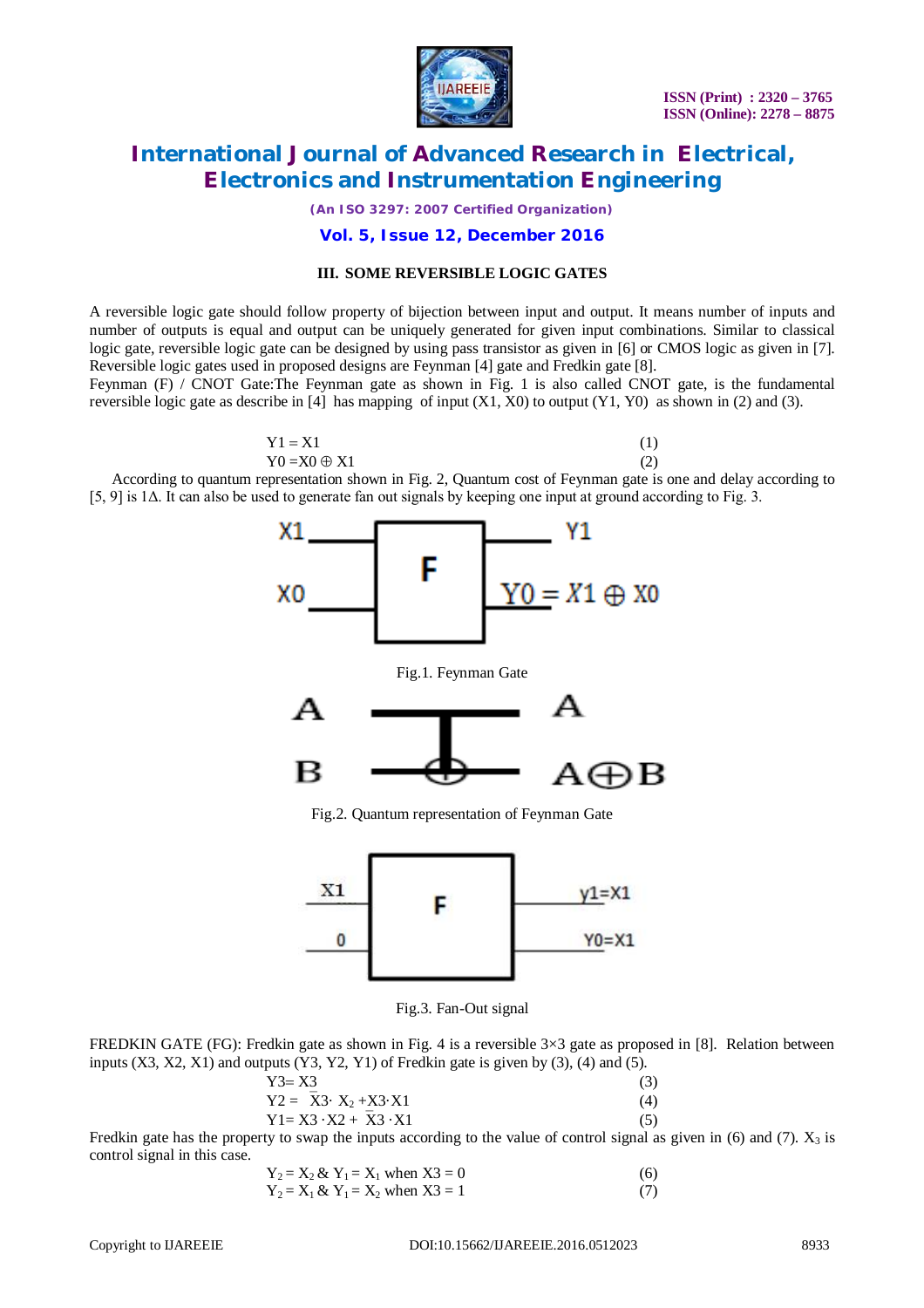

*(An ISO 3297: 2007 Certified Organization)*



Fig.5. Quantum representation of Fredkin Gate

Quantum representation of FG is shown in Fig. 5. According to it, the quantum cost of FG is 5 and delay according to [5, 9] is 5Δ. This gate can also be used to create the inverse and fan out function as shown in Fig. 6. Two input AND gate can be generated by grounding one terminal as shown in Fig. 7. Two input OR gate can be generated by tying one terminal of FG to supply voltage as represented in Fig. 8. Higher order AND and OR logic can be realized by using FG arranged in binary tree. B bit AND gate requires B-1 FGs. In this type of structure input passes a maximum of  $log_2N$ <br>FGs  $FGs$  [10].



Fig.7. Logical 'AND ' operation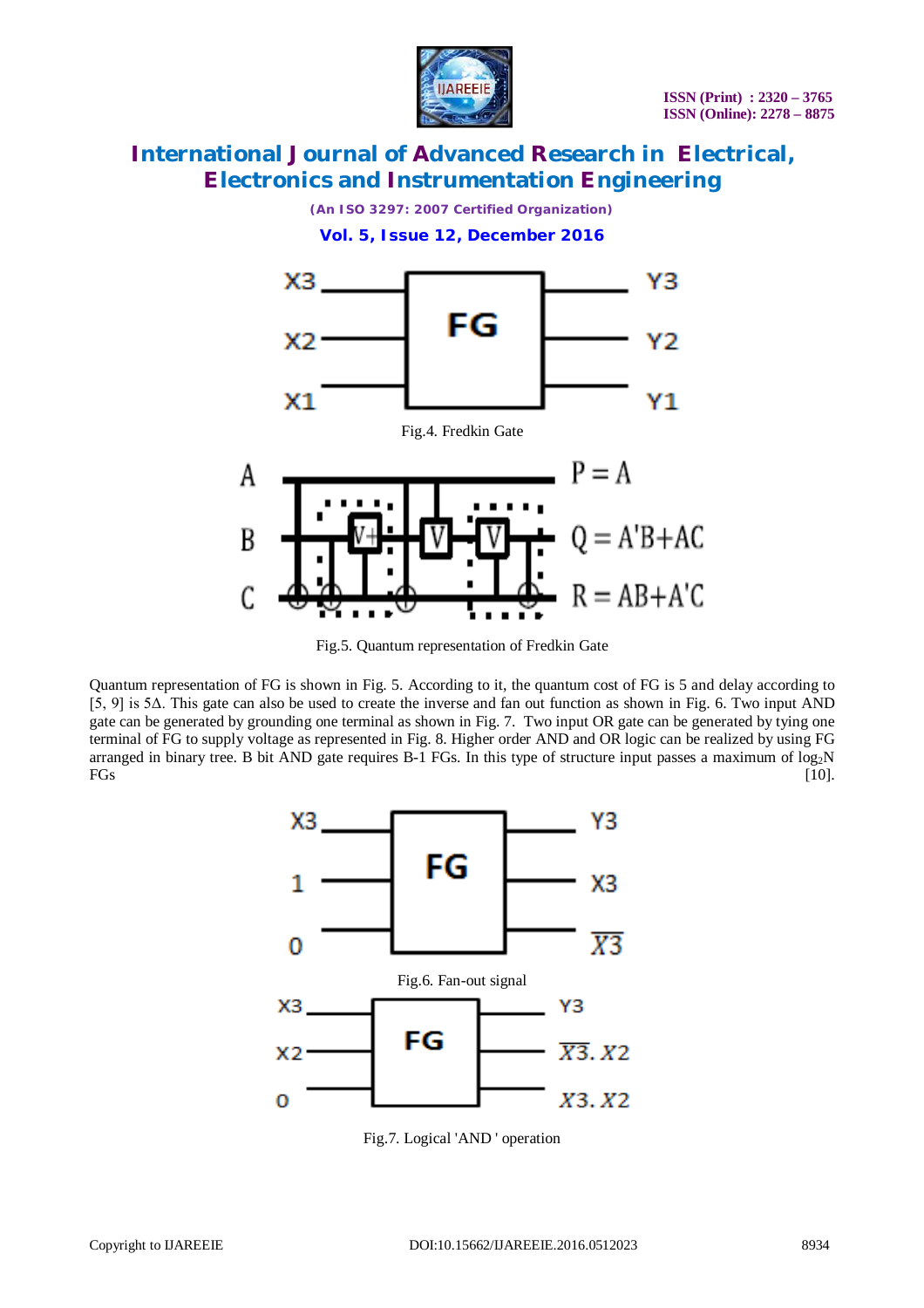

*(An ISO 3297: 2007 Certified Organization)*

### **Vol. 5, Issue 12, December 2016**



Fig.8. Logical 'OR' operation

#### **IV. BASIC DEFINITIONS ABOUT REVERSIBLE LOGIC GATE**

If matter of performance is discussed, reversible logic gates have some parameters namely quantum cost, constant input and garbage output. Also, delay in circuit and number of transistors used are important factors to consider while designing any reversible logic structure.

GARBAGE OUTPUTS:The number of outputs added to make an n-input-k-output function reversible is called garbage. Whenever it is necessary to make equal number of inputs and outputs, additional inputs or outputs can be added .Relation between the number of garbage outputs and constant inputs, can be given below in (8).

Input + constant input = output + garbage

QUANTUM COST:The cost of the circuit in terms of the cost of a primitive gate is called Quantum cost. It is calculated knowing the number of primitive reversible logic gates ( $1\times1$  or  $2\times2$ ) required to realize the circuit. Quantum cost of a  $1\times1$  gate is 0 and  $2\times2$  gate is 1.

DELAY:Delay of a logic circuit is the maximum number of gates in a path from any input line to any output line. Definition is based on two assumptions first each gate performs computation in one unit time and second all inputs to the circuit are available before the computation begins. Logical depth can be considered as measure of the delay proposed by Mohammadi and Eshghi [5]. Each  $1 \times 1$  gate and  $2 \times 2$  reversible gates are taken as unit delay 1. Any  $3 \times 3$ reversible gate can be designed from 1x1 reversible gates and 2×2 reversible gates, such as CNOT gate, Controlled-V and Controlled-V+ gates (V is a square-root-of NOT gate and V + is it's Hermitian). Thus, delay of a 3x3 reversible gate can be computed by calculating its logical depth when it is designed from smaller  $1x1$  and  $2x2$  reversible gates.

#### **V. ARITHMETIC LOGIC UNIT (ALU) BASED ON REVERSIBLE LOGIC**

ALU can perform various arithmatic and logic operation hence it can be considered as important part of any centre processing unit(CPU).Basicly an ALU should perfom Addition, subtraction as arithmatic operations and for logical operations, it should perform AND, OR, NOT, EXOR.Other operations can be derived on the basis of these operations.The ALU designs proposed in [10] can perform these baisc operations. It is designed in two part as revrsible function generartor and control unit.The proposed is also based on [10] and provides the idea of reversible function generator and a multiplexer to control the output for given control lines.

PROPOSED RVERSIBLE FUNCTION GENERATOR:The proposed reversible function generator consists of five Fredkin gates and seven Feynman gates in different ways to perform different functions such as fanout, decison making and other logical operations. In the structure shown in figure [9] there are three control signal AS\_LI\_D, A\_S, AND OR. Name of the lines can be given as S2,S1,S0 but the abreviated names are used to identify the operations.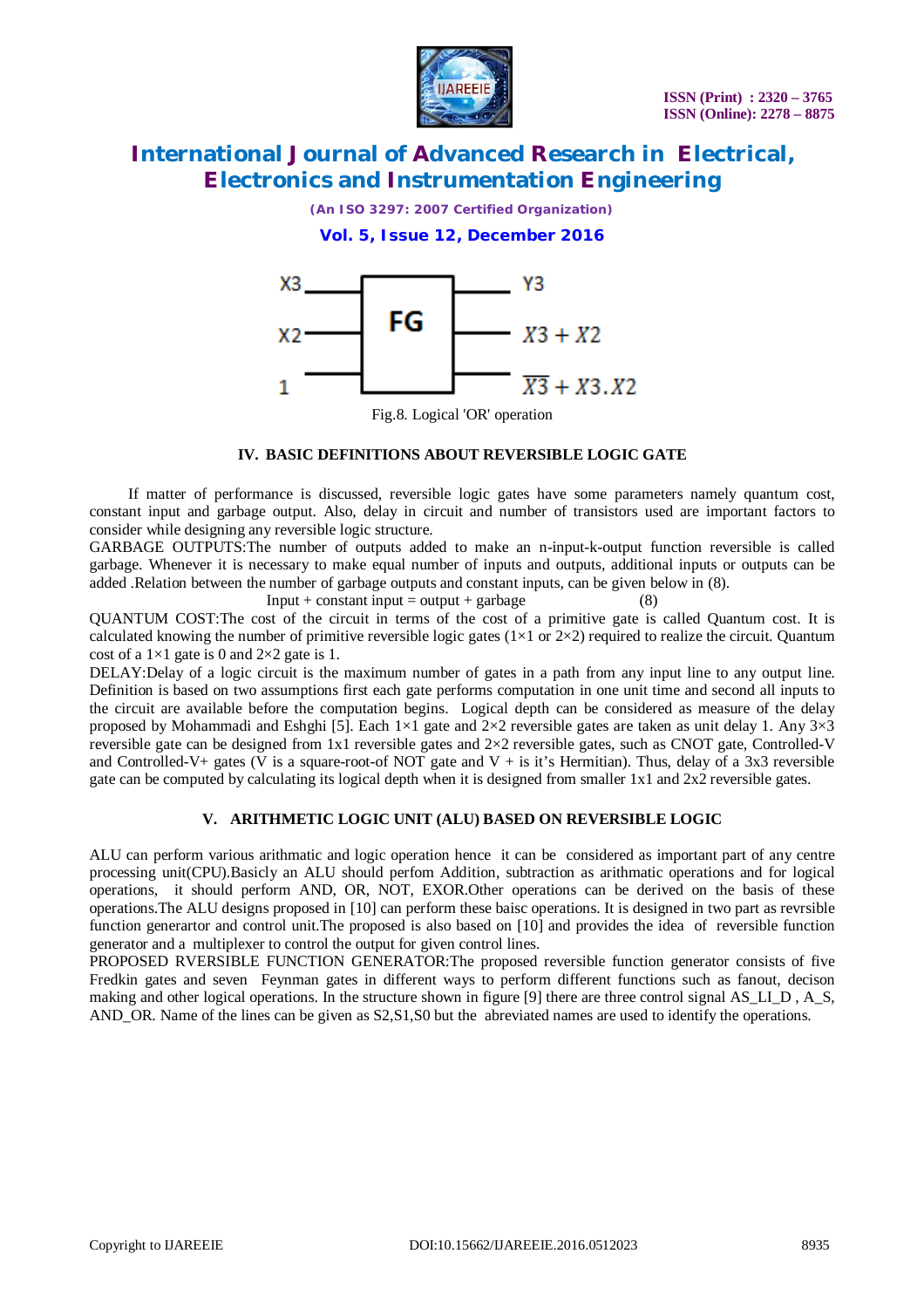

*(An ISO 3297: 2007 Certified Organization)*

**Vol. 5, Issue 12, December 2016**



Fig.9. Proposed Reversible function Generator

such as AS\_LI\_D is used to identify selection between Arithmatic and logical opeartions of add, subtract, Increment and decrement, A\_S is used to identify add and subtract operation under the control of AS\_LI\_D similiarly AND\_OR is used to identify logical AND, Logical OR operations. These signals are further used in multiplexer to select any operation according to the code.

| Sr. No.       | <b>AS_LI_D</b> | $A_S$ | AND_OR | <b>Operation</b>                                                       |
|---------------|----------------|-------|--------|------------------------------------------------------------------------|
|               |                |       |        | A minus B, Borrow                                                      |
| $\mathcal{D}$ |                |       |        | A plus B, Carry                                                        |
| 3             |                |       |        | A.B, $A \oplus B, \overline{A \oplus B}$ , $A \oplus C, \overline{A}B$ |
|               |                |       |        | $A+B, \overline{B}+AB$                                                 |
| 5             |                |       |        | Decrement A                                                            |
| 6             |                |       |        | Increment A                                                            |
|               |                |       |        | $A = A$                                                                |
| 8             |                |       |        |                                                                        |

Table 1: Operation performed by reversible function generator

This function genretor has quantum cost of 32 with 6 constant input,4 gabage output and can perform 15 operations which are shown in Table 1. The delay in sum and difference signal generation is 1FG and three F, delay in carry and borrow signal propagation from input to output appears to be 3FG and 2F but since Carry in and borrow in signals are the control signal of two Feynman gates. Hence the worst case delay in carry and borrow propagation is 3FG and 1 F. This function generator provides many outputs at same signal line. For example result of Add, Subtract, Decrement, increment appears on same signal line but for different control line status. Some signal such as logical AND, EXNOR, EXOR,  $\overline{AB}$ ,  $\overline{B}$  +  $\overline{AB}$  appears simultaneously on different output lines. To resolve this problem a multiplexer based control unit is proposed.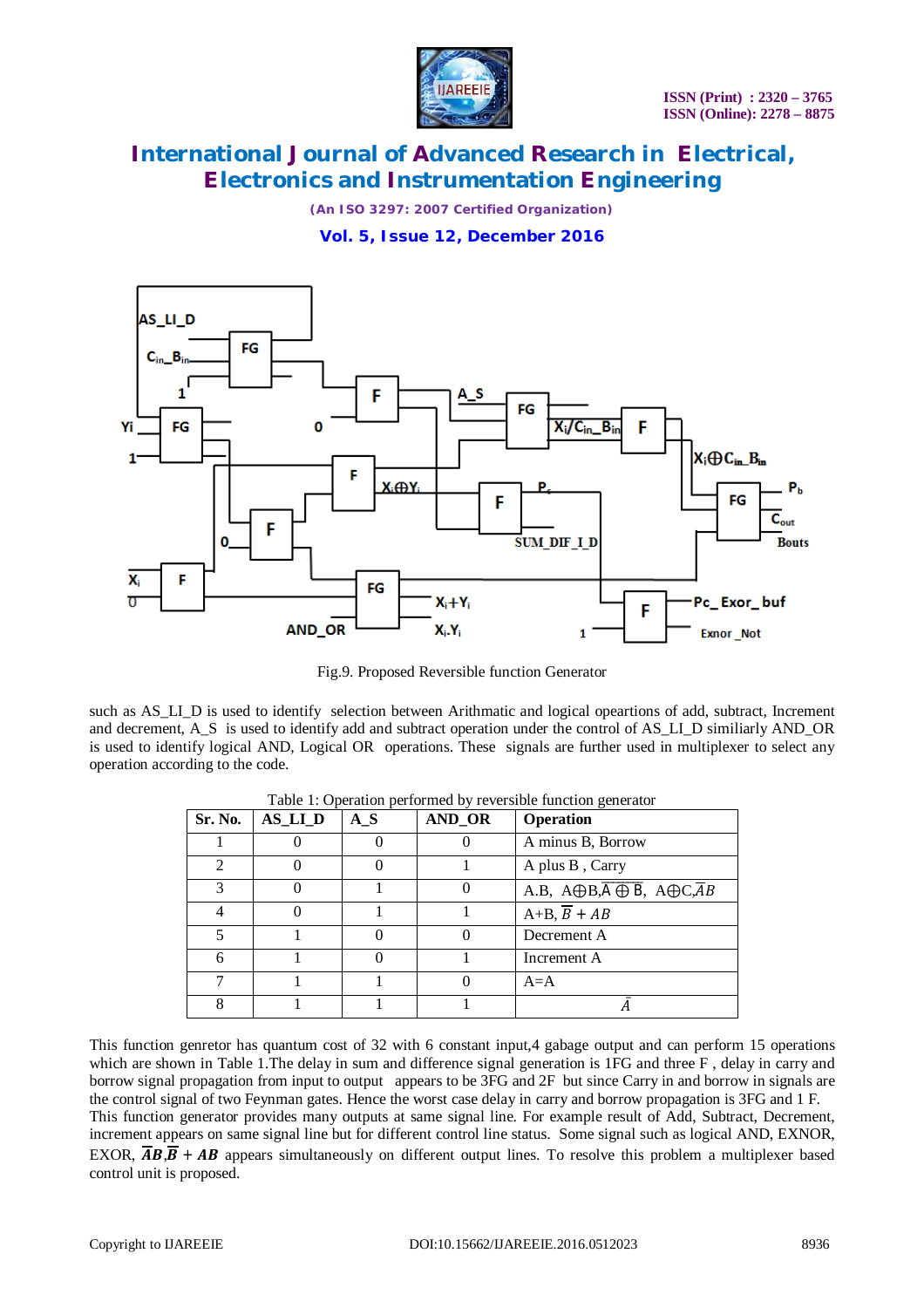

*(An ISO 3297: 2007 Certified Organization)*

### **Vol. 5, Issue 12, December 2016**

There exist a trade of between number of operations and number of gate used. So the quantum cost of this function generator can reduced to 20 and this structure will perform only 7 operations which will be comparable to [12]. In this case the worst case delay will reduced to 2FG and 1F.

PROPOSED CONTROL UNIT: The control unit based on reversible multiplexer consists of six Fredkin and one Feynman gate. It picks any one of the outputs from function generator according to the code received from control lines of function generator. It also generates carry &borrow signals for next stage. The quantum cost of this control unit is 31 with 9 garbage output and one constant input.



Fig.10. Proposed control unit

It has four control signal S3, S2, S1, S0 to select the desired output. Three signals S2, S1, S0 are received from function generator but one signal S3 is used for selection between arithmetic and logic operations.

PROPOSED N- BIT REVERSIBLE ALU: The proposed function generator and control unit can be combined to work as one bit ALU. This one bit ALU block can be combined with same type of blocks to perform ALU operations for more than one bit. Along with this there exist two advantages one Fredkin gate can be removed from each next stage of proposed function generator as only first stage needs it for increment and decrement operations. One Feynman gate can also be removed from very last stage of control unit as there is no need to add carry and borrow for further stage. Hence total quantum cost of n bit ALU with proposed design is

| $OC = 32n-5(n-1) + 31n -1$ | (9)  |
|----------------------------|------|
| $OC = 32n-5n-5+31n-1$      | (10) |
| $OC = 58n-6$               | (11) |

The proposed function generator performs 15 operations but significant arithmetic and logical operations are accessed by control unit. This strategy reduces the size of control unit and avoids unnecessary outputs. Now total 12 useful operations are accessed as shown in Table 2.

| Sr.            | S <sub>3</sub> | S <sub>2</sub> | S1       | S <sub>0</sub> | <b>Operation</b>  |
|----------------|----------------|----------------|----------|----------------|-------------------|
| No.            |                |                |          |                |                   |
| 1              | 0              | 0              | $\theta$ | $\theta$       | Subtract          |
| $\overline{2}$ | 0              | 0              | $\theta$ | 1              | <b>Borrow Out</b> |
| 3              | 0              | 0              |          | $\theta$       | Add               |
| 4              | 0              | 0              | 1        | 1              | Carry out         |
| 5              | 0              |                | $\theta$ | $\Omega$       | Decrement         |
| 6              | 0              |                | 1        | $\Omega$       | Increment         |
|                |                | 0              | $\Omega$ | $\Omega$       | AND               |
| 8              |                |                | 0        |                | OR                |

|  | Table 2 Proposed reversible ALU operations |  |
|--|--------------------------------------------|--|
|  |                                            |  |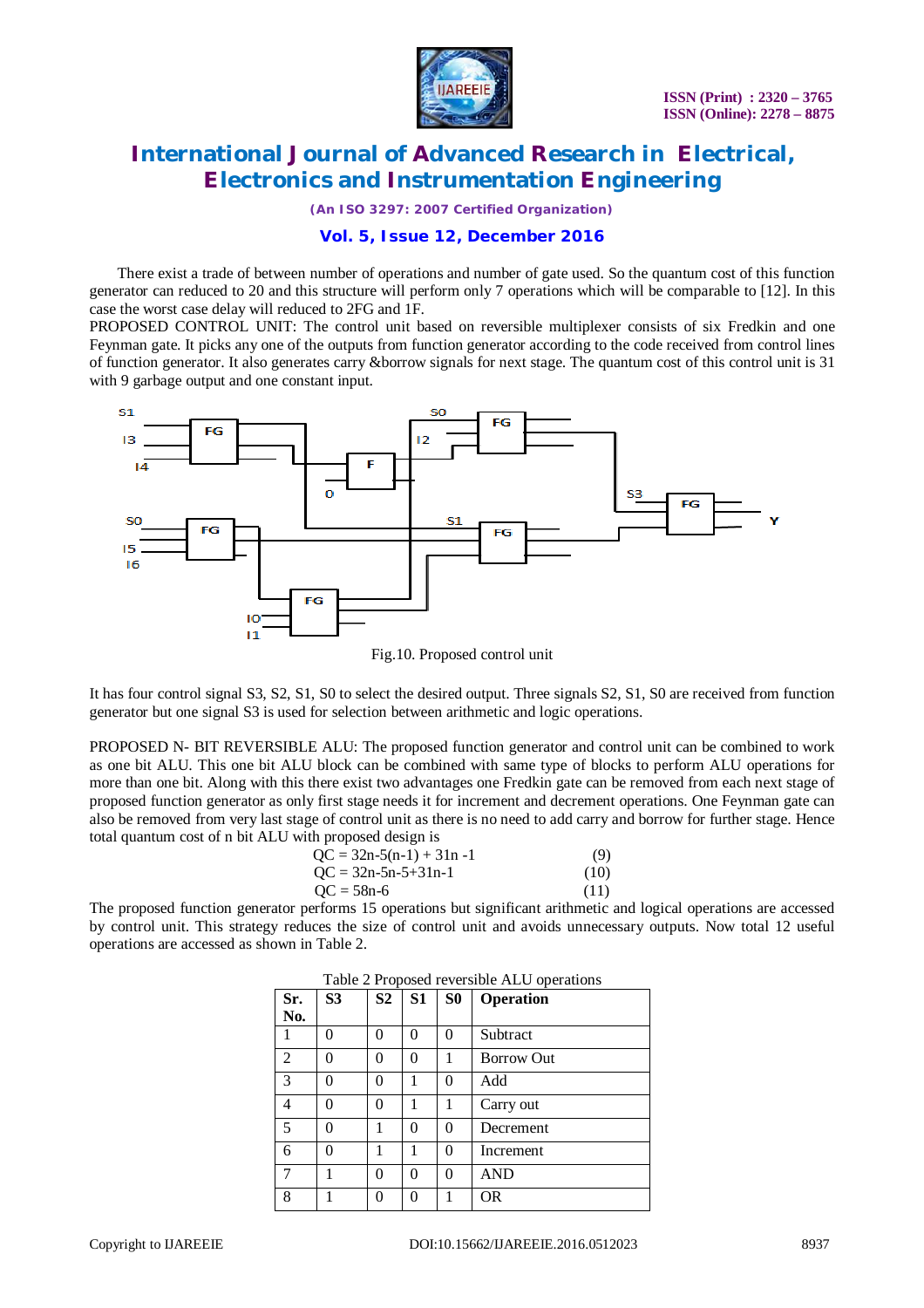

*(An ISO 3297: 2007 Certified Organization)*

### **Vol. 5, Issue 12, December 2016**

|   |  |  | <b>EXOR</b>   |
|---|--|--|---------------|
| 0 |  |  | <b>NOT</b>    |
|   |  |  | <b>Buffer</b> |
|   |  |  | <b>EXNOR</b>  |

#### **V. RESULT AND DISCUSSION**

In order to verify the functional correctness of proposed ALU, Verilog code for four bit reversible ALU is written and design is simulated on Modelsim. Each output waveform corresponds to one or more operations performed by the Proposed ALU. Type of operation can be identified using four control signals namely S3, S2, S1, S0 according to table 2.Output is denoted by the signal Y and three input signals are Xi, Yi, Cin\_Bin.

1. According to table 2 output of subtract operation can be obtained for a given code of S3, S1, S2, S0. Four bit numbers denoted by Xi and Yi (Fig.11) and subtracted output is denoted by Y.

| Wave - Default :                                                                                          |                 |        |                     |  |        |        |  |
|-----------------------------------------------------------------------------------------------------------|-----------------|--------|---------------------|--|--------|--------|--|
| B-6845 X BB 2210-AF                                                                                       |                 |        |                     |  | 多磨出具的  |        |  |
| 5557 5 7 7 7 7<br>$3 + - +5 - 3 -$<br>$\frac{1}{2}$ 11 3. BD<br>Search:<br>$\overline{a}$<br>$\mathbf{A}$ |                 |        |                     |  |        |        |  |
|                                                                                                           | Msgs            |        |                     |  |        |        |  |
| /fourbit RevALU Finaltb/Xi<br>$+55$                                                                       | 4b1000          | 4b0111 | 4b <sub>10</sub> p0 |  | 4b1001 | 4b1010 |  |
| /fourbit_RevALU_Finaltb/Yi<br>$+ -$                                                                       | 4b0111          | 4b1000 | 4b0111              |  | 4b0110 | 4b0101 |  |
| /fourbit RevALU Finaltb/S3<br>$+ =$                                                                       | 4b0000          | 4b0000 |                     |  |        |        |  |
| /fourbit RevALU Finaltb/S2<br>$+1$                                                                        | 4b0000          | 4b0000 |                     |  |        |        |  |
| /fourbit_RevALU_Finaltb/S1<br>$+ =$                                                                       | 4b0000          | 4b0000 |                     |  |        |        |  |
| fourbit RevALU Finaltb/S0<br>大学                                                                           | 4b0000          | 4b0000 |                     |  |        |        |  |
| /fourbit RevALU Finaltb/Cin Bin                                                                           | 1 <sub>b0</sub> |        |                     |  |        |        |  |
| /fourbit RevALU Finaltb/Y<br>$+5$                                                                         | 4b0001          | 4b1110 | 4b0CD1              |  | 4b0010 | 4b0101 |  |

Fig.11. Output Waveform of four bit ALU (Subtract operation)

2. Fig. 12 shows two binary numbers denoted by Xi and Yi and output of add operation is denoted by Y. This figure contains four combinations of each four bit binary numbers along with addition operation associated with them.

| Wave - Default =                                         |                  |          |        |                     |         |
|----------------------------------------------------------|------------------|----------|--------|---------------------|---------|
| e<br>$\delta$<br>B - 2 H                                 | <b>电电 2 3 0</b>  | - 叠 計    |        | 多磨出人民               |         |
| $\frac{1}{2}$ 11 3.1<br>$\mathbf{B}^{\mathcal{D}}$<br>ъ. |                  | 医足压孔牙舌下孔 |        | $-4$<br>$+5$ - $-5$ | Search: |
|                                                          | Msgs             |          |        |                     |         |
| /fourbit_RevALU_Finaltb/Xi<br>$+1$                       | 4b0111           | 4b0110   | 4b0111 | 4b1000              | 4b1001  |
| /fourbit RevALU Finaltb/S3<br>$+1-$                      | 4b0000           | 4b0000   |        |                     |         |
| /fourbit_RevALU_Finaltb/S2<br>$+1$                       | 4b0000           | 4b0000   |        |                     |         |
| /fourbit RevALU Finaltb/S1<br>$+1-$                      | 4b1111           | 4b1111   |        |                     |         |
| /fourbit RevALU Finaltb/S0<br>$+ -$                      | 4b0000           | 4b0000   |        |                     |         |
| fourbit_RevALU_Finaltb/Cin_Bin                           | 1 <sup>b</sup> 1 |          |        |                     |         |
| fourbit RevALU Finaltb/Y<br>÷.                           | 4b0000           | 4b1111   | 4b0000 | 4b <sub>1111</sub>  | 4b0000  |
| /fourbit_RevALU_Finaltb/Yi                               | 4b1000           | 4b1001   | 4b1000 | 4b0111              | 4b0110  |
|                                                          |                  |          |        |                     |         |

Fig.12. Output Waveform of four bit ALU (Add operation)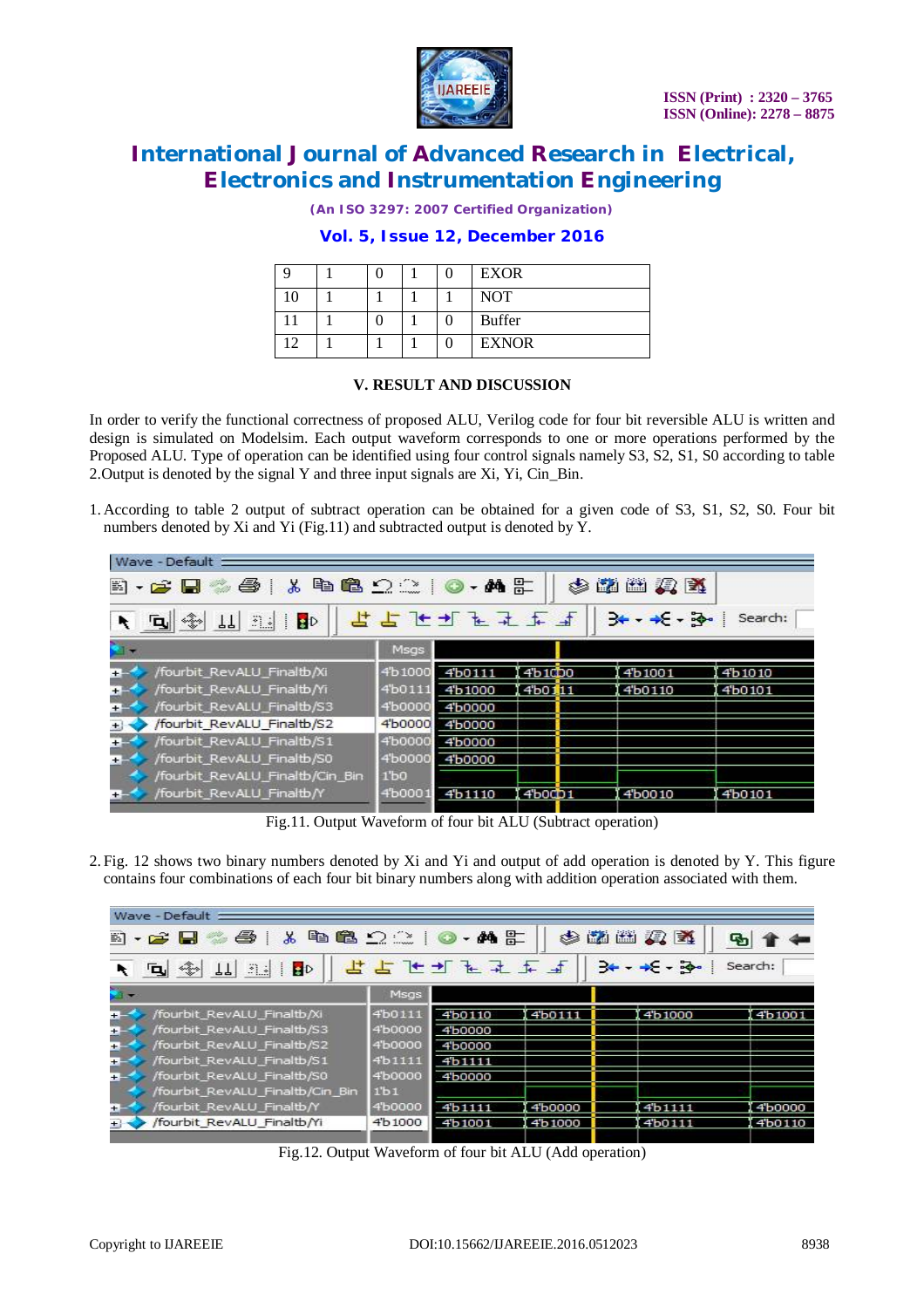

*(An ISO 3297: 2007 Certified Organization)*

### **Vol. 5, Issue 12, December 2016**

3. Increment operation is shown by adding 1 to least significant bit of a given number. For easy observation Fig. 13 shows numbers in hexadecimal form along with output Y after incrementing the hexadecimal digit Xi.

| Wave - Default                                                                                                                                                                                                                                                                                                                                                                                                                                                                |                  |                     |             |                           |                                                                                                                                                                                                                                                                                                                                                                                                                |                 |
|-------------------------------------------------------------------------------------------------------------------------------------------------------------------------------------------------------------------------------------------------------------------------------------------------------------------------------------------------------------------------------------------------------------------------------------------------------------------------------|------------------|---------------------|-------------|---------------------------|----------------------------------------------------------------------------------------------------------------------------------------------------------------------------------------------------------------------------------------------------------------------------------------------------------------------------------------------------------------------------------------------------------------|-----------------|
| X.<br>$\begin{picture}(20,20) \put(0,0){\line(1,0){10}} \put(15,0){\line(1,0){10}} \put(15,0){\line(1,0){10}} \put(15,0){\line(1,0){10}} \put(15,0){\line(1,0){10}} \put(15,0){\line(1,0){10}} \put(15,0){\line(1,0){10}} \put(15,0){\line(1,0){10}} \put(15,0){\line(1,0){10}} \put(15,0){\line(1,0){10}} \put(15,0){\line(1,0){10}} \put(15,0){\line(1$<br>€<br>5) - C2 H                                                                                                   |                  | 44                  | 馿           | 圖<br>临湖                   | 2 2                                                                                                                                                                                                                                                                                                                                                                                                            |                 |
| $\mathbb{R}$ :<br>$\mathbf{B}^{\mathcal{D}}$<br>$\frac{1}{2} \sum_{i=1}^{N} \frac{1}{\left \sum_{i=1}^{N} \frac{1}{\left \sum_{i=1}^{N} \frac{1}{\left \sum_{i=1}^{N} \frac{1}{\left \sum_{i=1}^{N} \frac{1}{\left \sum_{i=1}^{N} \frac{1}{\left \sum_{i=1}^{N} \frac{1}{\left \sum_{i=1}^{N} \frac{1}{\left \sum_{i=1}^{N} \frac{1}{\left \sum_{i=1}^{N} \frac{1}{\left \sum_{i=1}^{N} \frac{1}{\left \sum_{i=1}^{N} \frac{1}{\left \sum_{i=1}^{N$<br>TT <sub>I</sub><br>'Qr |                  |                     | <b>LIFS</b> | $\sum_{i=1}^n a_{i}a_{i}$ | $\frac{1}{\sqrt{2}}\frac{1}{\sqrt{2}}\frac{1}{\sqrt{2}}\frac{1}{\sqrt{2}}\frac{1}{\sqrt{2}}\frac{1}{\sqrt{2}}\frac{1}{\sqrt{2}}\frac{1}{\sqrt{2}}\frac{1}{\sqrt{2}}\frac{1}{\sqrt{2}}\frac{1}{\sqrt{2}}\frac{1}{\sqrt{2}}\frac{1}{\sqrt{2}}\frac{1}{\sqrt{2}}\frac{1}{\sqrt{2}}\frac{1}{\sqrt{2}}\frac{1}{\sqrt{2}}\frac{1}{\sqrt{2}}\frac{1}{\sqrt{2}}\frac{1}{\sqrt{2}}\frac{1}{\sqrt{2}}\frac{1}{\sqrt{2}}$ | Search:         |
|                                                                                                                                                                                                                                                                                                                                                                                                                                                                               | Msgs             |                     |             |                           |                                                                                                                                                                                                                                                                                                                                                                                                                |                 |
| fourbit RevALU Finaltb/Xi<br>$\mathbf{H}$                                                                                                                                                                                                                                                                                                                                                                                                                                     | 4h2              | (4 <sub>h0</sub> )  | 4h1         | 4h2                       | 4 <sub>h3</sub>                                                                                                                                                                                                                                                                                                                                                                                                | 4h4             |
| /fourbit RevALU Finaltb/Yi<br>$+ =$                                                                                                                                                                                                                                                                                                                                                                                                                                           | 4 <sup>hd</sup>  | $(4th$ f            | 4he         | 4hd                       | 4hc                                                                                                                                                                                                                                                                                                                                                                                                            | 4hb             |
| fourbit RevALU Finaltb/S3<br>$+1$                                                                                                                                                                                                                                                                                                                                                                                                                                             | 4 <sub>h0</sub>  | (4h0)               |             |                           |                                                                                                                                                                                                                                                                                                                                                                                                                |                 |
| fourbit RevALU Finaltb/S2<br>÷.                                                                                                                                                                                                                                                                                                                                                                                                                                               | $4n$ f           | $4h$ f              |             |                           |                                                                                                                                                                                                                                                                                                                                                                                                                |                 |
| /fourbit RevALU Finaltb/S1<br>÷.                                                                                                                                                                                                                                                                                                                                                                                                                                              | 4 <sup>n</sup>   | (4 <sup>th</sup> f) |             |                           |                                                                                                                                                                                                                                                                                                                                                                                                                |                 |
| /fourbit_RevALU_Finaltb/S0<br>٠.                                                                                                                                                                                                                                                                                                                                                                                                                                              | 4 <sub>h0</sub>  | (4 <sub>h0</sub> )  |             |                           |                                                                                                                                                                                                                                                                                                                                                                                                                |                 |
| fourbit RevALU Finaltb/Cin Bin                                                                                                                                                                                                                                                                                                                                                                                                                                                | 1 <sup>h</sup> 0 |                     |             |                           |                                                                                                                                                                                                                                                                                                                                                                                                                |                 |
| /fourbit RevALU Finaltb/Y<br>$\mathbf{H}$                                                                                                                                                                                                                                                                                                                                                                                                                                     | 4h3              | 4 <sup>th1</sup>    | 4h2         | 4h3                       | 4h4                                                                                                                                                                                                                                                                                                                                                                                                            | 4h <sub>5</sub> |

Fig.13. Output Waveform of four bit ALU (Increment operation)

- 4. Decrement operation is shown by subtracting 1 from least significant bit of a given number. For easy observation Fig. 14 shows numbers in hexadecimal form along with output Y after decrementing the hexadecimal digit Xi.
- 5. **CONTRACTOR**

| - GD   X<br>5) - C2 LH                                                                                                                                                                                                                                                                                                                                                                                                                                                                                     | $\begin{array}{c} \mathbb{Q} \mathbb{Q} \mathbb{Q} \mathbb{Q} \mathbb{Q} \mathbb{Q} \mathbb{Q} \mathbb{Q} \mathbb{Q} \mathbb{Q} \mathbb{Q} \mathbb{Q} \mathbb{Q} \mathbb{Q} \mathbb{Q} \mathbb{Q} \mathbb{Q} \mathbb{Q} \mathbb{Q} \mathbb{Q} \mathbb{Q} \mathbb{Q} \mathbb{Q} \mathbb{Q} \mathbb{Q} \mathbb{Q} \mathbb{Q} \mathbb{Q} \mathbb{Q} \mathbb{Q} \mathbb{Q} \mathbb{Q} \mathbb{Q} \mathbb{Q} \mathbb{Q} \mathbb$ |                 | $-44E$          |                 | <b>EACH 22 EAC</b> |                 |  |  |
|------------------------------------------------------------------------------------------------------------------------------------------------------------------------------------------------------------------------------------------------------------------------------------------------------------------------------------------------------------------------------------------------------------------------------------------------------------------------------------------------------------|-----------------------------------------------------------------------------------------------------------------------------------------------------------------------------------------------------------------------------------------------------------------------------------------------------------------------------------------------------------------------------------------------------------------------------|-----------------|-----------------|-----------------|--------------------|-----------------|--|--|
| ┗ ┓ ゙゙゙゙゙゙゙゙゙゙゠゠゙゠゙<br>$\frac{1}{\sqrt{2}}\int_{\mathbb{R}^{2}}\left\langle \psi\right\rangle _{0}^{2}=\frac{1}{\sqrt{2}}\int_{\mathbb{R}^{2}}\left\langle \psi\right\rangle _{0}^{2}=\frac{1}{\sqrt{2}}\int_{\mathbb{R}^{2}}\left\langle \psi\right\rangle _{0}^{2}=\frac{1}{\sqrt{2}}\int_{\mathbb{R}^{2}}\left\langle \psi\right\rangle _{0}^{2}=\frac{1}{\sqrt{2}}\int_{\mathbb{R}^{2}}\left\langle \psi\right\rangle _{0}^{2}=\frac{1}{\sqrt{2}}\int_{\mathbb{R}^{2}}\left\$<br><b>B</b> <sub>D</sub> |                                                                                                                                                                                                                                                                                                                                                                                                                             |                 |                 |                 |                    |                 |  |  |
|                                                                                                                                                                                                                                                                                                                                                                                                                                                                                                            | Msgs                                                                                                                                                                                                                                                                                                                                                                                                                        |                 |                 |                 |                    |                 |  |  |
| /fourbit RevALU Finaltb/Xi<br>$+$                                                                                                                                                                                                                                                                                                                                                                                                                                                                          | 4 <sup>h</sup> 2                                                                                                                                                                                                                                                                                                                                                                                                            | (4h0            | 4h1             | 4h2             | 4h3                | 4 <sub>h4</sub> |  |  |
| /fourbit_RevALU_Finaltb/Yi_<br>$+$                                                                                                                                                                                                                                                                                                                                                                                                                                                                         | 4hd                                                                                                                                                                                                                                                                                                                                                                                                                         | 4hf             | 4he             | 4hd             | 4hc                | 4hb             |  |  |
| /fourbit_RevALU_Finaltb/S3<br>$+1$                                                                                                                                                                                                                                                                                                                                                                                                                                                                         | 4 <sub>h0</sub>                                                                                                                                                                                                                                                                                                                                                                                                             | 4 <sub>h0</sub> |                 |                 |                    |                 |  |  |
| /fourbit RevALU Finaltb/S2<br><b>+</b>                                                                                                                                                                                                                                                                                                                                                                                                                                                                     | $4th$ f                                                                                                                                                                                                                                                                                                                                                                                                                     | 4 <sup>n</sup>  |                 |                 |                    |                 |  |  |
| /fourbit RevALU Finaltb/S1<br>$\pm$                                                                                                                                                                                                                                                                                                                                                                                                                                                                        | 4 <sub>h0</sub>                                                                                                                                                                                                                                                                                                                                                                                                             | 4 <sub>h0</sub> |                 |                 |                    |                 |  |  |
| /fourbit RevALU Finaltb/S0<br>$+1$                                                                                                                                                                                                                                                                                                                                                                                                                                                                         | 4 <sub>h0</sub>                                                                                                                                                                                                                                                                                                                                                                                                             | (4h0            |                 |                 |                    |                 |  |  |
| /fourbit_RevALU_Finaltb/Cin_Bin                                                                                                                                                                                                                                                                                                                                                                                                                                                                            | 1 <sup>h</sup> 0                                                                                                                                                                                                                                                                                                                                                                                                            |                 |                 |                 |                    |                 |  |  |
| /fourbit RevALU Finaltb/Y<br>$+1$                                                                                                                                                                                                                                                                                                                                                                                                                                                                          | 4h1                                                                                                                                                                                                                                                                                                                                                                                                                         | (4hf            | 4 <sub>h0</sub> | 4 <sup>th</sup> | 4 <sub>h2</sub>    | 4h3             |  |  |
|                                                                                                                                                                                                                                                                                                                                                                                                                                                                                                            |                                                                                                                                                                                                                                                                                                                                                                                                                             |                 |                 |                 |                    |                 |  |  |

Fig.14. Output Waveform of four bit ALU (Decrement operation)

6. This figure (Fig.15) contains two operations performed between Xi and Yi for two different values of S3, S2, S1, and S0.

| Wave - Default                         |        |             |        |              |         |        |                          |
|----------------------------------------|--------|-------------|--------|--------------|---------|--------|--------------------------|
| x.<br>$   -$                           | 中島の立   | 的歌          | 中国四月五  |              |         |        | $100$ ns $\frac{4}{9}$ 1 |
| 向争其王<br>HD.                            | などしみよう |             |        | $+6 - 3$     | Search: |        | ▼過過                      |
|                                        | Msgs   |             |        |              |         |        |                          |
| /fourbit_RevALU_Finaltb/0              | 400010 | (460000)    | 460001 | 460070       |         | 450100 | <b>COULD</b>             |
| /fourbit_RevALU_Finaltb/n.             | 4b1101 | <b>COUR</b> | 451110 | <b>SIDTE</b> |         | 461010 | <b>CITIES</b>            |
| /fourbit_RevALU_Finaltb/S3             | 461111 | (451111     |        |              |         |        |                          |
| /fourbit_RevALU_Finaltb/S2             | 450000 | (450000     |        |              |         |        |                          |
| Nourbit_RevALU_Finaltb/S1              | 400000 | (4b0000)    |        |              |         |        |                          |
| /fourbit_RevALU_Finaltb/S0             | 161111 | (451111)    |        |              |         |        |                          |
| Nourbit_RevALU_Finaltb/Cm_Bin          | 100    |             |        |              |         |        |                          |
| /fourbit_RevALU_Finaltb/f<br>$\bullet$ |        | (450111)    | 451111 | 4011         |         | 461110 | 401111                   |

Fig.15. Output Waveform of four bit ALU (OR, EXOR operations)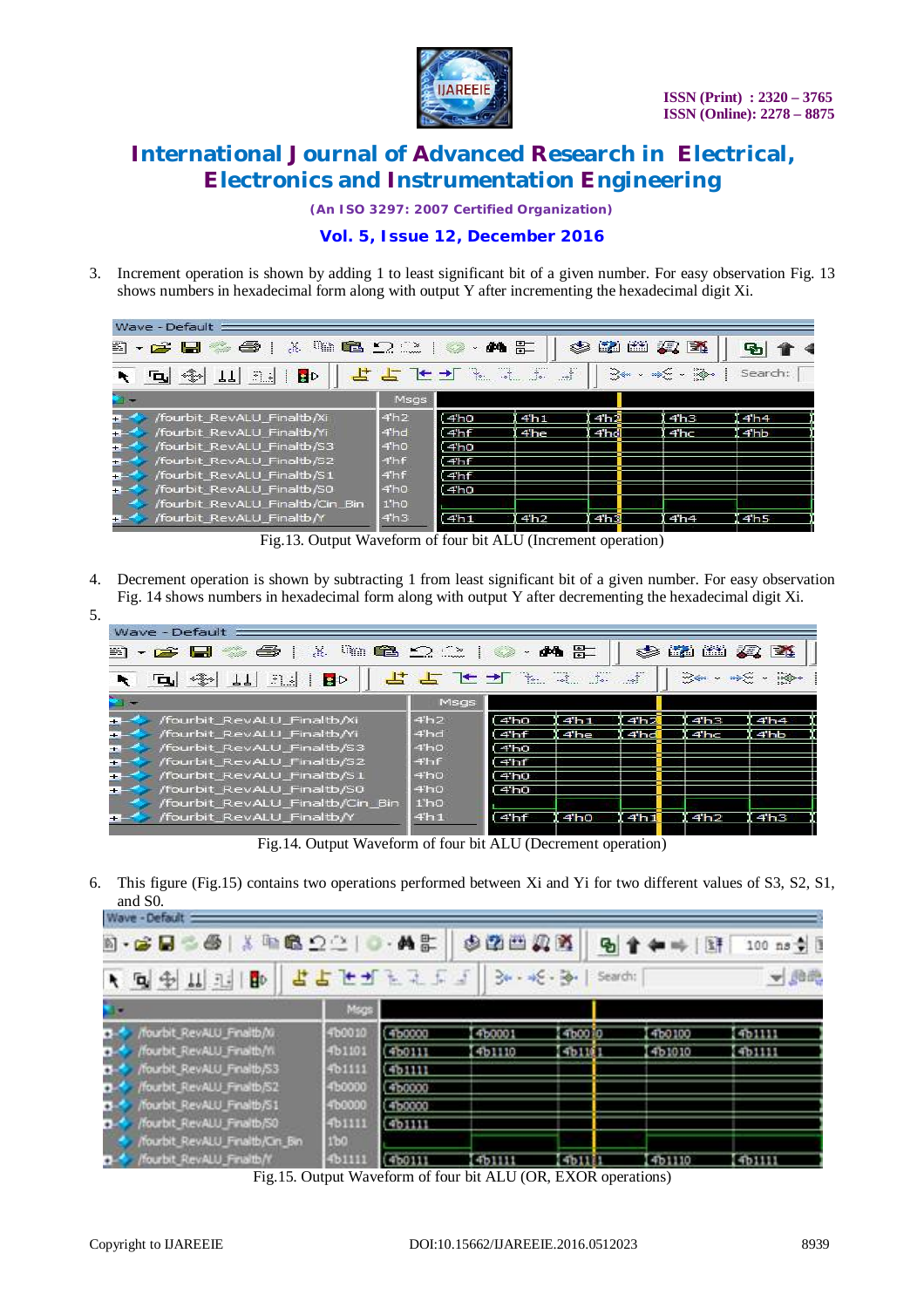

*(An ISO 3297: 2007 Certified Organization)*

### **Vol. 5, Issue 12, December 2016**

7. This figure (Fig.16) contains AND operation performed between Xi and Yi and NOT operation performed on Xi only. These operations are performed between each binary bit of both numbers it means each 1 bit ALU block performing the operation individually.

| Wave - Default                                                                                                                                                             |                                                        |                                                           |                  |                         |                  |
|----------------------------------------------------------------------------------------------------------------------------------------------------------------------------|--------------------------------------------------------|-----------------------------------------------------------|------------------|-------------------------|------------------|
| 6 - 6 U                                                                                                                                                                    | <b>XR800</b>                                           | 英郎                                                        | 中国四角             |                         | 100 ns + 11      |
| <b>B</b><br>1 电中山王                                                                                                                                                         |                                                        | 2255                                                      | $-45 - 36$       | Search:                 | ▼農場の             |
|                                                                                                                                                                            | Mags                                                   |                                                           |                  |                         |                  |
| fourbit_RevALU_Finaltb//0<br>fourbit_RevALU_Finaltb/Yi<br>fourbit_RevALU_Finaltb/53<br>fourbit_RevALU_Finaltb/S2<br>fourbit_RevALU_Finaltb/51<br>fourbit_RevALU_Finaltb/50 | fb1101<br>100110<br>61111<br>01111<br>0.1111<br>fb1111 | 401100<br>460011<br>Goriff.<br>460000<br>4b0000<br>400000 | 461101<br>460110 | 461110<br><b>CISTER</b> | 461111<br>45,000 |
| fourbit_RevALU_Finaltb/Cin<br>Nourbit_RevALU_Finaltb/Y                                                                                                                     | ło.<br>010019                                          | 41:0000                                                   | 41:0100          | 461110                  | 460000           |

Fig.16. Output Waveform of four bit ALU (AND, NOT operations)

8. This figure (Fig.17) contains XNOR operation performed between Xi and Yi and buffer operation performed on Xi only. Binary numbers are shown to observe this operation between each bit of some possible combinations of the numbers.

| Wave - Default            |         |        |        |                  |         |                        |
|---------------------------|---------|--------|--------|------------------|---------|------------------------|
| 0-6836 X 4892 0-45        |         |        | 中国西风区  | ዔ                |         | $100$ ns $\frac{4}{9}$ |
| <b>トロチ山三日</b>             | 中国语言是正式 |        |        | $36 - 46 - 56 -$ | Search: | 一起                     |
| ь.                        | Msgs    |        |        |                  |         |                        |
| /fourbit_RevALU_Fi        | 4b1010  | 4b1000 | 4b1001 | 4b1110           | 4b1010  | 4b1100                 |
| /fourbit_RevALU_Fi 4b0110 |         | 4b0111 | 4b1110 | 400101           | 4b0110  | 450011                 |
| /fourbit_RevALU_Fi 4b1111 |         | 4b1111 |        |                  |         |                        |
| /fourbit_RevALU_Fi 4b0000 |         | 400000 |        |                  |         | 451111                 |
| /fourbit_RevALU_Fi 4b1111 |         | 4b1111 |        |                  |         |                        |
| /fourbit_RevALU_Fi        | 4b1111  | 4b1111 |        |                  |         | 460000                 |
| /fourbit_RevALU_Fi 1b1    |         |        |        |                  |         |                        |
| /fourbit_RevALU_Fi        | 400011  | 4b0000 | 4b1000 | 4b0100           | 400011  | 461100                 |
|                           |         |        |        |                  |         |                        |

Fig.17. Output Waveform of four bit ALU (Buffer, XNOR operations)

#### **VI. CONCLUSION**

The proposed reversible logic unit has some advantages over previous design [15] as it consist of two type of basic reversible logic gates Feynman and Fredkin so less number of transistors are required as according to [6,7] minimum transistor required to design Feynman gate are eight and for Fredkin gates are six. This ALU performs more arithmetic and logic functions such as XNOR, Buffer, NOT. In case of quantum cost and delay it is not better than the design in [14] but if number of functions is considered this design performs twice the number of functions as well as proposed ALU has four control lines to generate opcode for various operations which are lesser in comparison to [14]. In